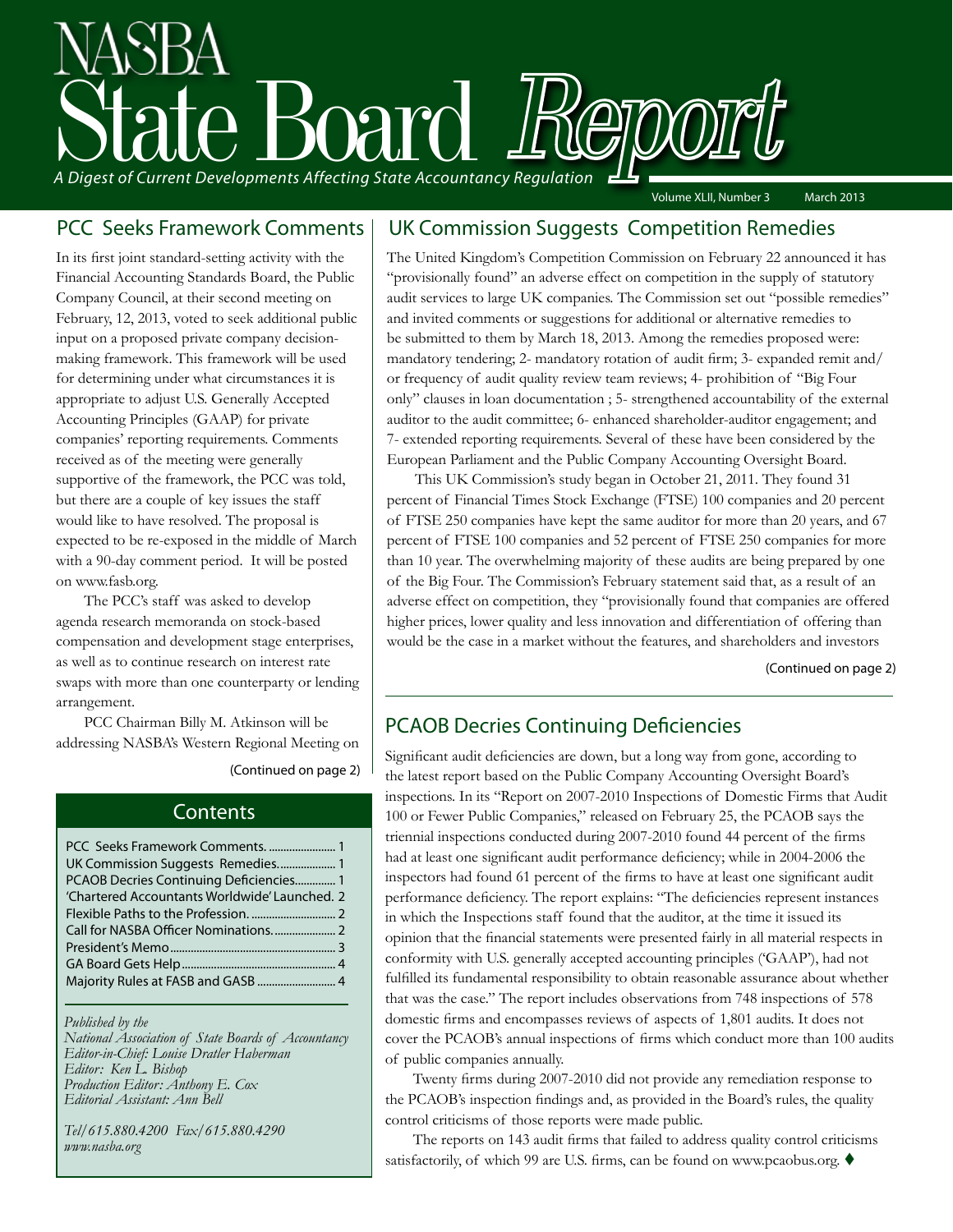#### <span id="page-1-0"></span>'Chartered Accountants Worldwide' Launched

Six of the chartered accountant institutes have come together to launch "Chartered Accountants Worldwide," with the goal of promoting the CA brand on an international stage. Speaking at the annual meeting of the Association of Chartered Accountants in the United States, February 27 in New York, Michael Izza, chief executive of the Institute of Chartered Accountants in England and Wales, explained that there had been "marked deterioration in trust" in the business community over the last five years. He stated: "In a world where there are many different types of accountants and qualifications, demonstrating the value that chartered accountants deliver and the highest ethical and quality standards to which they operate is becoming increasingly important." Mr. Izza told the gathering of chartered accountants who are working in the United States that the goal is to make the CA the "most wanted qualification" in the financial world.

The six institutes from Australia, England and Wales, Ireland, New Zealand, Scotland and South Africa supporting this effort have 310,000 members in 180 countries. All of the members of these institutes have reciprocal membership rights in the six organizations. More information about the six CA bodies' joint effort can be found on www.charteredaccountantsworldwide.com.

 Notably missing from the Chartered Accountants Worldwide founding group is the Canadian Institute of Chartered Accountants, which as of January 1 established with the Certified Management Accountants of Canada the new "Chartered Professional Accountants of Canada," more commonly called "CPA Canada." The new Canadian organization will support the provincial accounting bodies that have unified under the banner of Chartered Professional Accountant. CPA Canada anticipates being a "single voice" representing 170,000 members.  $\blacklozenge$ 

#### UK Commission Suggests Competition Remedies (Continued from page 1)

(as potential future shareholders) have demand which is unmet." Reuters reports that final binding UK recommendations are expected by the end of this year.

Reuters also reports the European Parliament's legal affairs committee will vote next month on audit requirements, having delayed their work to learn of the UK Commission's findings. The European Commission's Green Paper of October 13, 2010 on "Audit Policy: Lessons from the Crisis" (COM(2010)0561) had resulted in the Parliament's September 13, 2011 resolution that starts out by stating: "Whereas the recent financial crisis has called the work of auditors into question…."

Putting the external audit contract out to tender at least every 10 years, or requiring management to explain why they have not done so, is one of the remedies the UK Commission is exploring.

They are proposing for comment five and seven year tender periods, but they are willing to consider other periods if supported by relevant evidence. They are also viewing mandatory audit firm rotation every seven, 10 or 14 years.  $\blacklozenge$ 

#### Call for NASBA Officer Nominations

Nominating Committee Chair Mark P. Harris has requested State Boards submit by May 20, 2013 nominations for their Regional Director and Directors-at-Large, with bios or resumes, to him at Mark Harris, Nominating Committee Chair, NASBA, 150 Fourth Avenue North – Suite 700, Nashville, TN 37219-2417 or e-mail [aholt@nasba.org,](mailto:aholt%40nasba.org?subject=Call%20for%20NASBA%20Officer%20Nominations) or fax  $(615)880 - 4291.$ 

#### PCC Seeks Comments (continued from page 1)

June 6, and PCC Member Diane Rubin will be addressing NASBA's Eastern Regional Meeting on June 27, to bring the State Boards up-to-date on the work of the new body, which was formed in response to the findings of the Blue Ribbon Panel sponsored by the Financial Accounting Foundation, AICPA and NASBA (see *sbr* [2/11\)](http://www.nasba.org/wp-content/blogs.dir/1/files//1/2013/02/FebSBR_2013.pdf).

Three projects currently on the PCC's agenda are: consolidating variable interest entities (Accounting Standards Codification Topic 810, Consolidation); accounting for "plain vanilla" interest rate swaps with single counterparties (ASC Topic 815, Derivatives and Hedging) and recognizing and measuring various identifiable intangible assets acquired in business combinations (ASC Topic 805, Business Combinations, and ASC Topic 350, Intangibles – Goodwill and Other).

The PCC will next meet on May 7, 2013 in Norwalk, CT. All of the PCC's meetings are being archived on the FAF's Web site, [www.accountingfoundation.org.](http://www.accountingfoundation.org)  $\blacklozenge$ 

#### Flexible Paths to the Profession

A revised International Education Standard, to become effective July 1, 2014 was released in February to enable International Federation of Accountants (IFAC) members to start working on implementation. The International Education Standards Board comments: "This IES explains the principle of allowing flexible access to professional accounting education programs under the auspices of an IFAC member body, while ensuring that aspiring professional accountants have a reasonable chance of successful completion of professional accounting education programs. This IES explains (a) reasonable chance of successful completion, (b) the suitability of entry requirements, and (c) different forms of entry requirements."

Flexible access, as described in IES 1, would allow more people to enter professional accounting education programs. It is not intended to create different classes of accountants. An example of achieving such flexibility might be an IFAC member substituting experience for education as a prequalification requirement.  $\blacklozenge$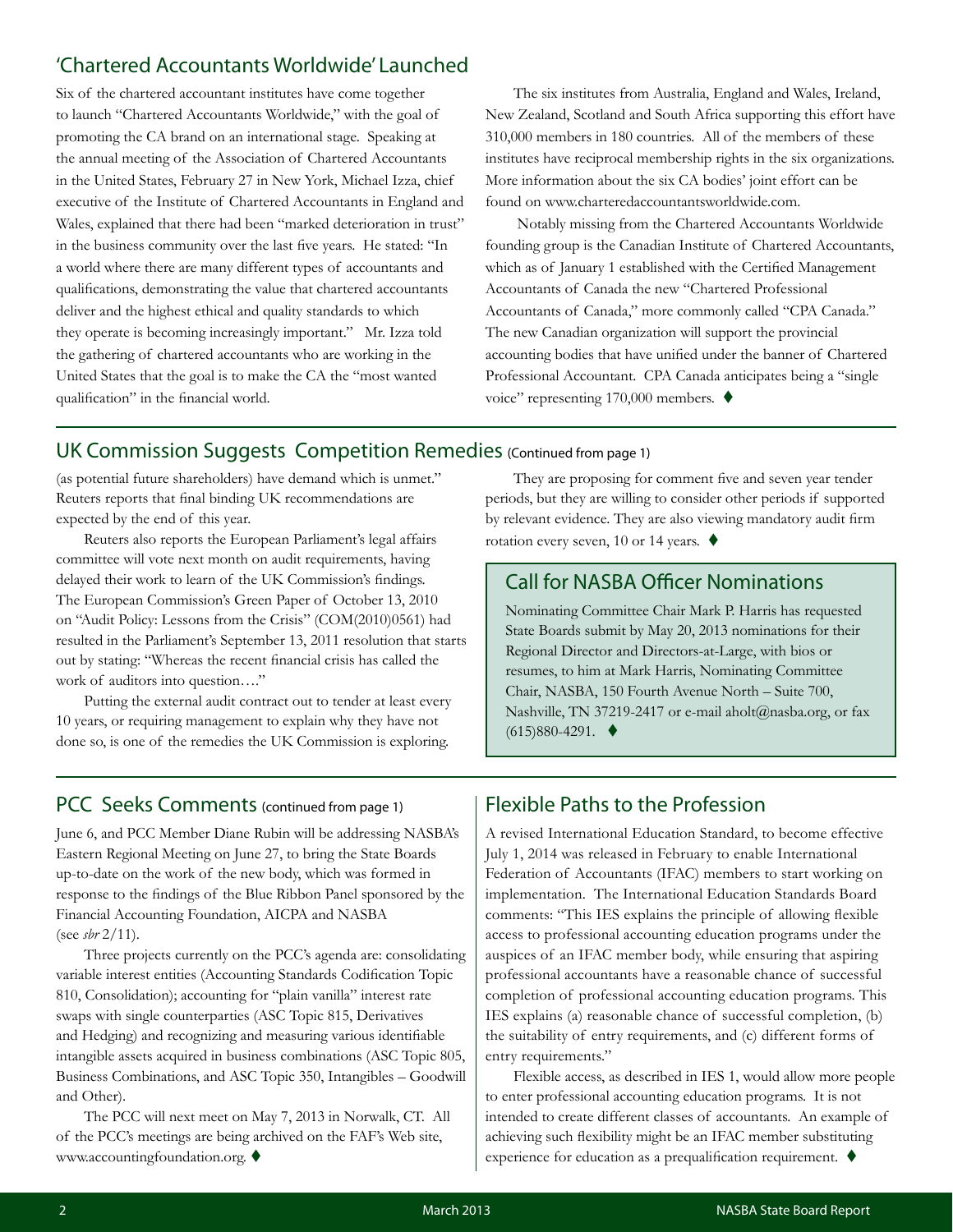## <span id="page-2-0"></span>President's Memo

## **It Stirs Me Up a Bit**

My grandfather, H.S. (Sid) Wilson, was among the last of his kind. His vocation was blacksmithing. He was born in rural Missouri in 1896, received an 8th grade education and apprenticed to a career that served him well, as the village blacksmith. There was always plenty of work: wheels righted, horses to be shod, farm implements to be repaired or sharpened. And often the method of payment was bartering with eggs, soap or services. Once, when I was a small boy, he showed me a large ledger of accounts neatly maintained and well organized. He pointed out the names of some of the wealthier folks in town who still owed him money from years before and who had never offered to pay. As he moved his finger down the names, I asked him if it made him mad. He said, "It stirs me up a bit." Then he simply smiled and quietly said, "But maybe they needed it more than I did."



Ken L. Bishop

I will always remember that moment. Here stood a man, bigger than life with his huge arms and a bigger

smile, who could not bring himself to say anything stronger than, "It stirs me up." To the day he died many years later, I never heard this man say a mean-spirited word. As I have grown older, I find myself very grateful for the lessons I learned from Grandpa Wilson. I have been led to believe that misplaced anger or frustration and mean-spirited talk rarely satisfy issues or resolve conflicts. However, sometimes I run across situations that "stir me up a bit."

I recently was called to testify before a legislative committee in support of a bill that would give one of our Boards of Accountancy the ability to better fulfill their role and responsibility to protect the public. This particular Board has had so much of its funding stripped away that it is struggling to provide even minimal administrative and enforcement activities. During the hearing, Board members and State Society leadership gave compelling and passionate testimony as to their desperate situation. Following their testimony, a state official boasted of the efficiency of the department because they "spent the least amount per licensee for regulation of any state." The official's complete lack of understanding of the responsibility of the State Board is perplexing and "it stirs me up a bit."

In mid-February I was meeting with staff members preparing for the Executive Directors' (ED) Conference. At the staff meeting, I learned that a large state had withdrawn their ED's permission to attend the conference. It was not the first time states had done this. As a proud former ED, I know firsthand the importance of this conference. I learned so much from my tenured peers at past NASBA conferences and developed relationships that I could call on for support and guidance during my term. The decision to disallow the ED's attendance was not a resource decision, as NASBA would have gladly provided a scholarship, but a part of a blanket no travel policy. Our failure to convince states of the critical importance of participation by staff and volunteers in NASBA meetings and conferences is unacceptable, and "it stirs me up a bit."

We recognize these are tight state budget times. Legislatures are seeking ways to bring in more funds and to hold the line with revenue neutral legislation. Staff cuts and benefit adjustments in state government are common. However, the value of meeting with peers from across the country to discuss mutual problems and successes is incalculable.

As we attempt in our effort to promote uniformity and consistency among all the States and Territories, we are down to only a few that have not passed important elements of the Uniform Accountancy Act including: mobility, peer review and firm ownership. This is not a profession vs. State Board issue. Typically the State Board and State Society are supportive of the legislative effort to pass these important measures, but are curtailed by special interests, a single key legislator or the inability to accept outside resources. In some cases, State Board members are not allowed to speak to, or lobby for, needed legislation. The delays and barriers to legislative success are a problem, and "it stirs me up a bit."

NASBA is not resting on its laurels. Increasing our focus on State Board relations, legislative support and proactive research into how we can find relief from unfounded prohibitions are just part of our efforts to enhance the effectiveness of State Boards. It is critical that our approach is measured, politically expedient and not over-zealous. Attendee input at our conferences helps to hone that approach. We cannot get angry or frustrated….but, in truth, "it stirs me up a bit"!

*Semper ad meliora (Always toward better things).*

Jen L. Bolop

*― Ken L. Bishop President and CEO*